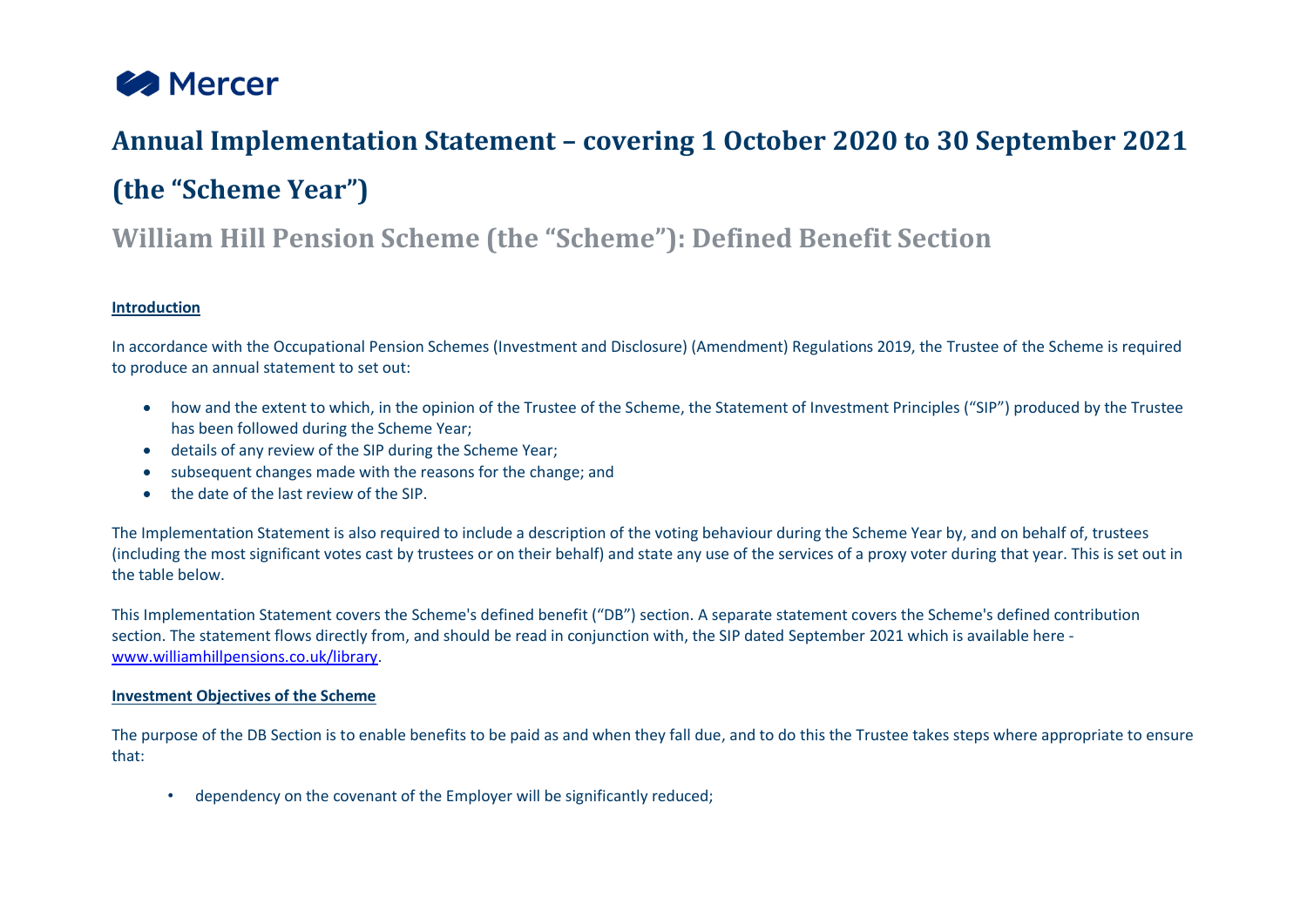#### Page 2

#### **Implementation Statement – William Hill Pension Scheme: DB Section**

• other material risks (e.g. longevity) will be reduced.

#### **Review of the SIP**

The Scheme's SIP was reviewed and updated to reflect the change in investment strategy following the buy-in transaction with Rothesay Life, which secured the remaining uninsured liabilities. The updated SIP was signed on 16 September 2021.

#### **Assessment of how the policies in the SIP have been followed for the Scheme Year**

The information provided in the table below summarises the work undertaken by the Trustee during the Scheme Year (or over a longer term where relevant) and sets out how this work has followed the Trustee's policies in the SIP (insofar as the SIP relates to the DB section of the Scheme). The Trustee considers that it has generally adhered to all of its policies as set out in the SIP over the course of the Scheme Year.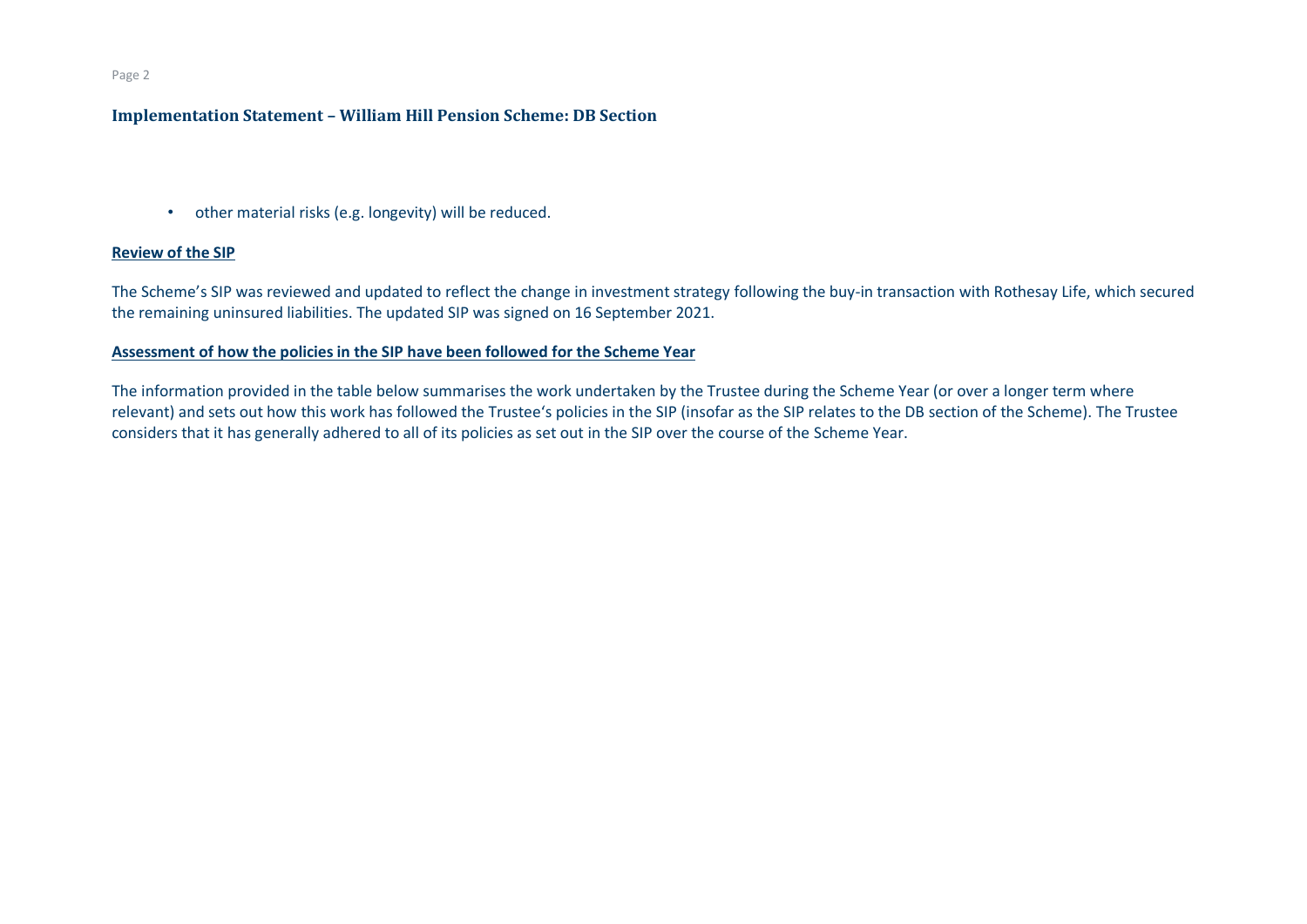|                | <b>Matter</b>                                                                                                                                                | <b>Summary of Trustee's policy / key</b><br>extracts from policy                                                                                                                                                                                                                                                                   | Summary description and evaluation of work undertaken during the Scheme<br>Year                                                                                                                                                                                                                                                                                                                                                                                                                                                                                                                                                                                                                                  |
|----------------|--------------------------------------------------------------------------------------------------------------------------------------------------------------|------------------------------------------------------------------------------------------------------------------------------------------------------------------------------------------------------------------------------------------------------------------------------------------------------------------------------------|------------------------------------------------------------------------------------------------------------------------------------------------------------------------------------------------------------------------------------------------------------------------------------------------------------------------------------------------------------------------------------------------------------------------------------------------------------------------------------------------------------------------------------------------------------------------------------------------------------------------------------------------------------------------------------------------------------------|
| $\mathbf{1}$   | Securing compliance with<br>the legal requirement to<br>obtain and consider proper<br>advice on the question of<br>whether an investment is<br>satisfactory. | The Trustee has consulted a<br>suitably qualified person in<br>obtaining appropriate written<br>advice from its investment adviser,<br>Mercer.<br>Mercer has provided advice to the<br>Trustee in relation to the<br>appropriateness of the asset<br>allocation, manager structure and<br>investment products.<br>SIP Introduction | Mercer provided the Trustee with formal Section 36 advice before the Trustee<br>entered into the buy-in contract with Rothesay Life in June 2021.                                                                                                                                                                                                                                                                                                                                                                                                                                                                                                                                                                |
| $\overline{2}$ | The kinds of investments to<br>be held.                                                                                                                      | The Trustee has adopted<br>investment arrangements to<br>enable benefits to be paid as and<br>when they fall due. The Trustee<br>takes steps to ensure where<br>appropriate that dependency on<br>the Employer covenant will be<br>reduced, and other material risks<br>(e.g. longevity) will be reduced.<br>SIP section 1.1       | The Trustee selected the investments held at the beginning of the Scheme year on<br>the basis that changes in the Scheme's liabilities were closely related to changes in<br>the value of the UK government bond markets. The Trustee expected there would<br>be a small return premium above government bonds from corporate bonds and a<br>higher return premium from Multi-Asset Credit ("MAC").<br>Following the buy-in transaction with Rothesay Life in June the Scheme's<br>investments consist of two buy-in contracts, which together insure all liabilities in<br>the DB section. The longevity and investment risk associated with the liabilities<br>has therefore been transferred to the insurers. |

Page 3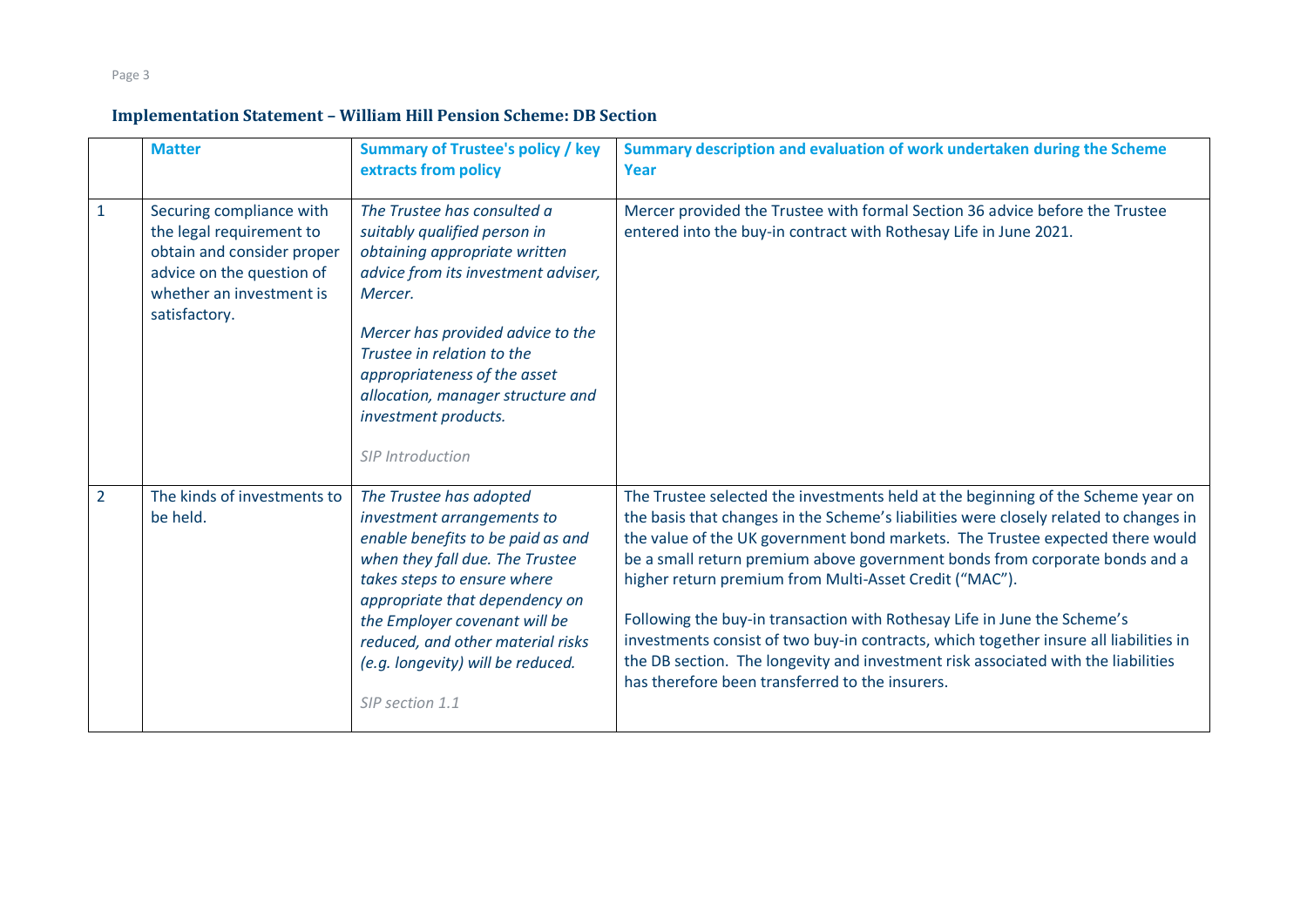Page 4

| 3 | The balance between<br>different kinds of<br>investments.                      | The Trustee holds buy-in contracts<br>with JUST and Rothesay Life which<br>were purchased in May 2018 and<br>June 2021 respectively.<br>SIP section 1.2 | As part of the quarterly performance reporting the Trustee received up to and<br>including the 30 June 2021, the actual allocation was compared to the strategic<br>benchmark allocation. An under or overweight position acted as a trigger for<br>discussion. The strategic allocation in place at the beginning of the Scheme year<br>(excluding the buy-in contract with JUST) was as follows:<br>40% LDI and cash<br>10% Corporate bonds<br>50% Multi-asset credit<br>In June 2021, the Scheme entered into a buy-in contract with Rothesay Life.<br>Together with the JUST buy-in, the contracts cover all DB liabilities in the DB |
|---|--------------------------------------------------------------------------------|---------------------------------------------------------------------------------------------------------------------------------------------------------|-------------------------------------------------------------------------------------------------------------------------------------------------------------------------------------------------------------------------------------------------------------------------------------------------------------------------------------------------------------------------------------------------------------------------------------------------------------------------------------------------------------------------------------------------------------------------------------------------------------------------------------------|
|   |                                                                                |                                                                                                                                                         | section.<br>The Scheme holds residual cash in the Trustee Bank Account.                                                                                                                                                                                                                                                                                                                                                                                                                                                                                                                                                                   |
| 4 | Risks, including the ways in<br>which risks are to be<br>measured and managed. | The Trustee is aware of, and pays<br>close attention to, a range of risks<br>inherent in investing the assets of<br>the Scheme.<br>SIP section 1.3      | Until June 2021, interest rate and inflation risks were managed by investing a<br>significant proportion of DB Section assets in Liability Driven Investments ("LDI").<br>In April 2021, the hedge was increased to offset c.100% of changes in the value of<br>the Technical Provisions liabilities caused by changes in interest rates and inflation.<br>Upon purchase of the buy-in contract with Rothesay Life, the interest rate and<br>inflation risks associated with the remaining uninsured liabilities were transferred<br>to Rothesay Life.                                                                                    |
|   |                                                                                |                                                                                                                                                         | The Trustee does not expect to be able to obtain cash from the buy-in contracts,<br>other than to meet promised benefits as agreed with the insurer. Therefore, the                                                                                                                                                                                                                                                                                                                                                                                                                                                                       |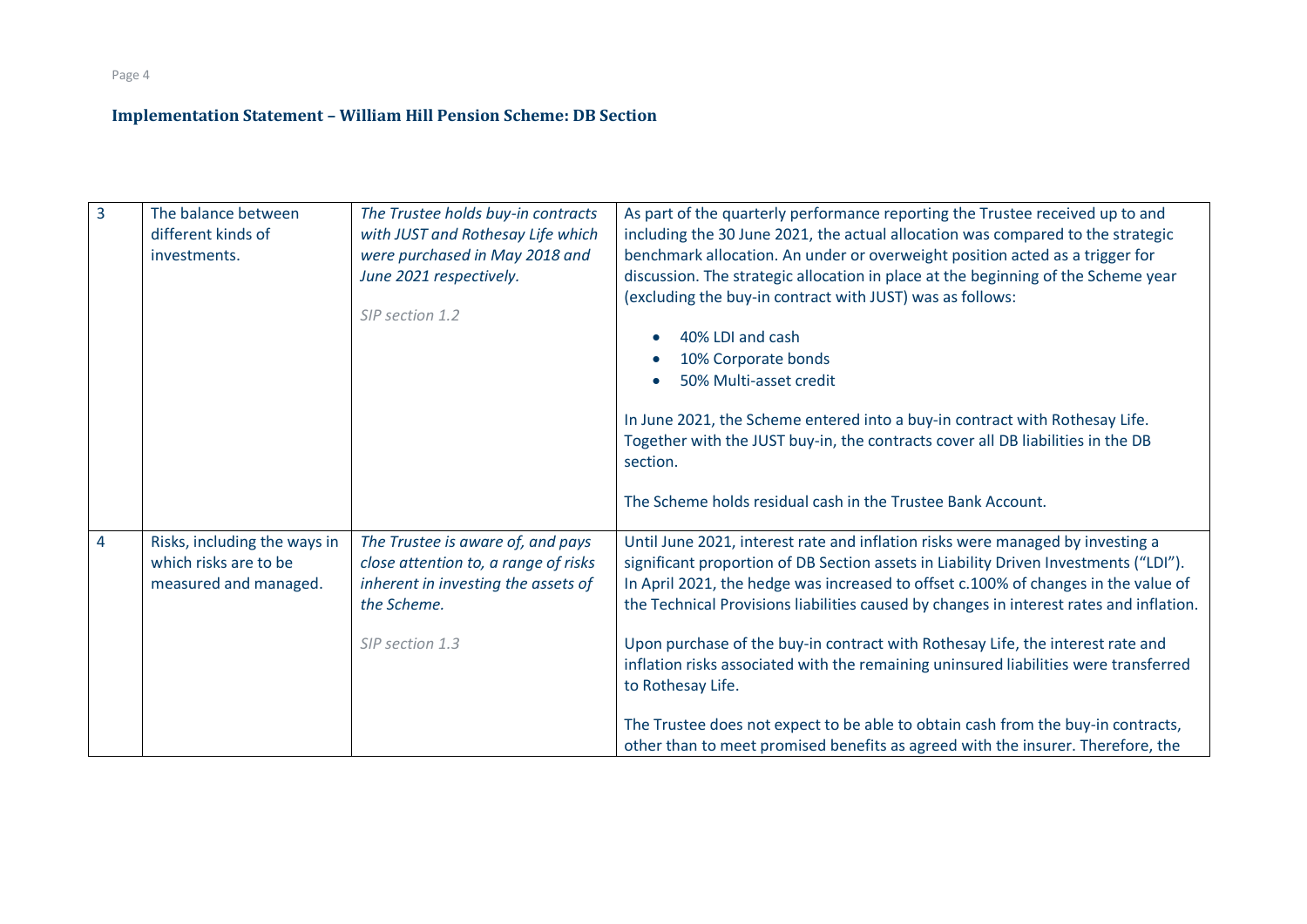| 6 | Realisation of investments. | The Trustee does not expect to be<br>able to obtain cash from the buy-in                         | Trustee considered how each investment manager was delivering against their<br>specific mandates.<br>Over the 3 years to 30 June 2021, the DB Section returned 6.7% p.a., on a gross of<br>fees basis, relative to the benchmark return of 4.6% p.a. Over the year to 30 June<br>2021, the DB Scheme delivered -1.1% p.a. on a gross of fees basis, relative to a<br>benchmark return of -4.8%.<br>Before purchase of the buy-in contract with Rothesay Life, funds with weekly or<br>more frequent dealing cycles represented c. 75% of uninsured DB assets and the |
|---|-----------------------------|--------------------------------------------------------------------------------------------------|----------------------------------------------------------------------------------------------------------------------------------------------------------------------------------------------------------------------------------------------------------------------------------------------------------------------------------------------------------------------------------------------------------------------------------------------------------------------------------------------------------------------------------------------------------------------|
|   |                             | policy other than to meet promised<br>benefits as agreed with the                                | Scheme administrator sourced all required disinvestments over the period from<br>the sterling liquidity fund managed by LGIM.                                                                                                                                                                                                                                                                                                                                                                                                                                        |
|   |                             | provider. The Trustee has<br>considered this and has set aside<br>cash, held in the Trustee Bank |                                                                                                                                                                                                                                                                                                                                                                                                                                                                                                                                                                      |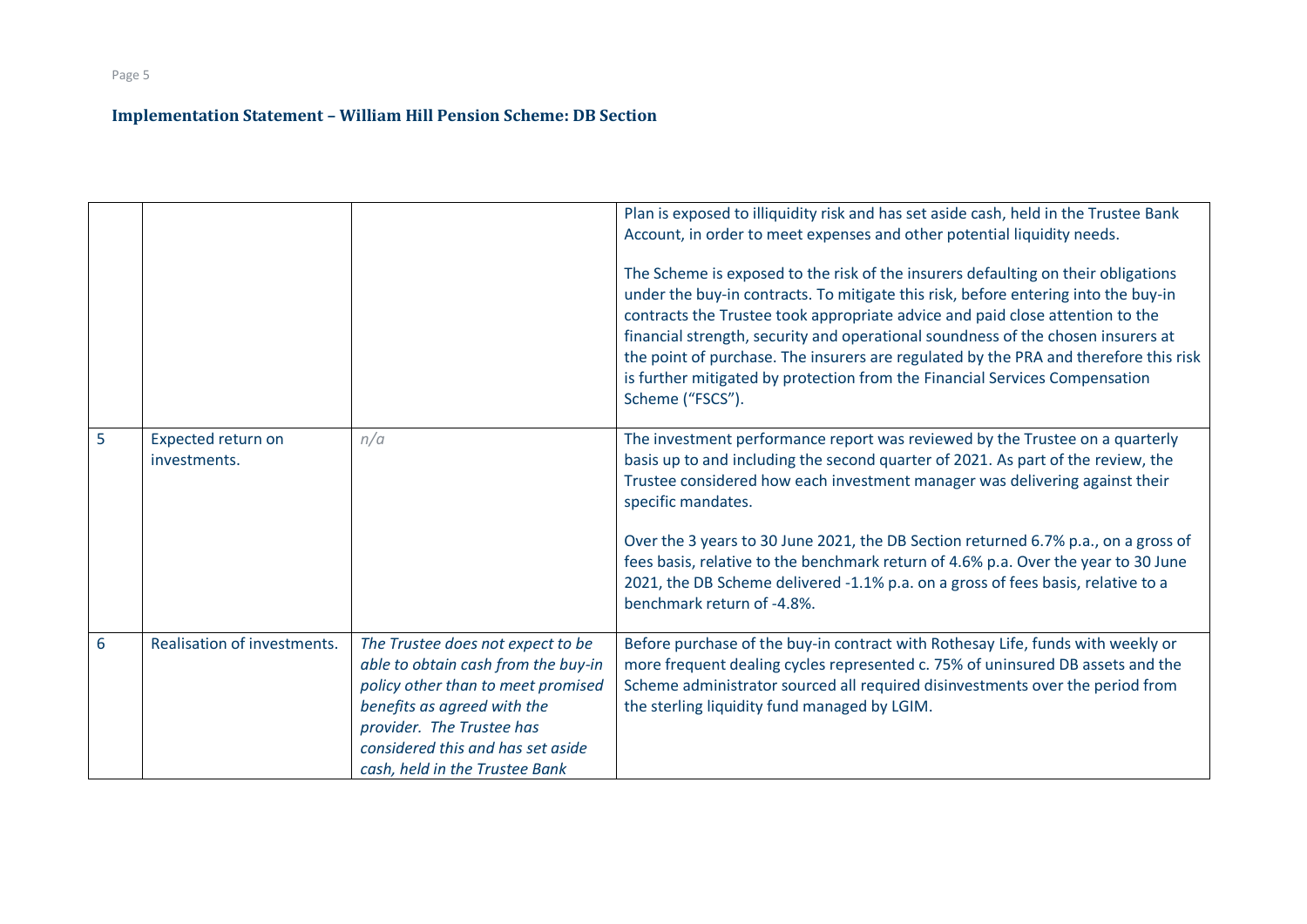|   |                                                                                                                                                                                                                                                | Account, in order to meet expenses<br>and other potential liquidity needs.<br>SIP section 1.3                                                                                                      | The Trustee does not expect to be able to realise the buy-in polices. The Trustee<br>set aside cash, held in the Trustee Bank Account, in order to meet expenses and<br>other potential liquidity needs.                                                                                                                                                                                                                                                                                                                                                                                                                                                                                                                                                                                                                                                                                                                                                                                                                                                                                                                                                                   |
|---|------------------------------------------------------------------------------------------------------------------------------------------------------------------------------------------------------------------------------------------------|----------------------------------------------------------------------------------------------------------------------------------------------------------------------------------------------------|----------------------------------------------------------------------------------------------------------------------------------------------------------------------------------------------------------------------------------------------------------------------------------------------------------------------------------------------------------------------------------------------------------------------------------------------------------------------------------------------------------------------------------------------------------------------------------------------------------------------------------------------------------------------------------------------------------------------------------------------------------------------------------------------------------------------------------------------------------------------------------------------------------------------------------------------------------------------------------------------------------------------------------------------------------------------------------------------------------------------------------------------------------------------------|
|   | <b>Financially material</b><br>considerations over the<br>appropriate time horizon<br>of the investments,<br>including how those<br>considerations are taken<br>into account in the<br>selection, retention and<br>realisation of investments. | The SIP sets out the risks the<br>Trustee believe may be financially<br>material over the future lifetime of<br>the DB section (i.e. before<br>completing buy-out and wind-up).<br>SIP section 1.3 | In its investment considerations prior to the purchase of the buy-in contract with<br>Rothesay Life, the Trustee followed the basic principle that ESG factors (including<br>climate risk) should only be taken into account to the extent they impact financial<br>performance (either positively or negatively). The Trustee believes that, in some<br>cases, ESG factors may have a financially material impact on investment risk and<br>return outcomes and that good stewardship can create and preserve value for<br>companies and markets as a whole.<br>The quarterly performance reports produced by Mercer up to and including the<br>second quarter of 2021 include ratings (both general and specific ESG ratings).<br>All investments were realised over the course of the Scheme year in order to<br>purchase the buy-in contract with Rothesay Life.<br>In selecting the buy-in providers the Trustee paid close attention to the financial<br>strength, security and operational soundness of the chosen insurers at the point of<br>purchase in order to mitigate the risk of the insurer defaulting on their obligations<br>under the buy-in contracts. |
| 8 | The extent (if at all) to<br>which non-financial<br>matters are taken into<br>account in the selection,                                                                                                                                        | The Trustee does not take account<br>of non-financially material<br>considerations.                                                                                                                | Not applicable.                                                                                                                                                                                                                                                                                                                                                                                                                                                                                                                                                                                                                                                                                                                                                                                                                                                                                                                                                                                                                                                                                                                                                            |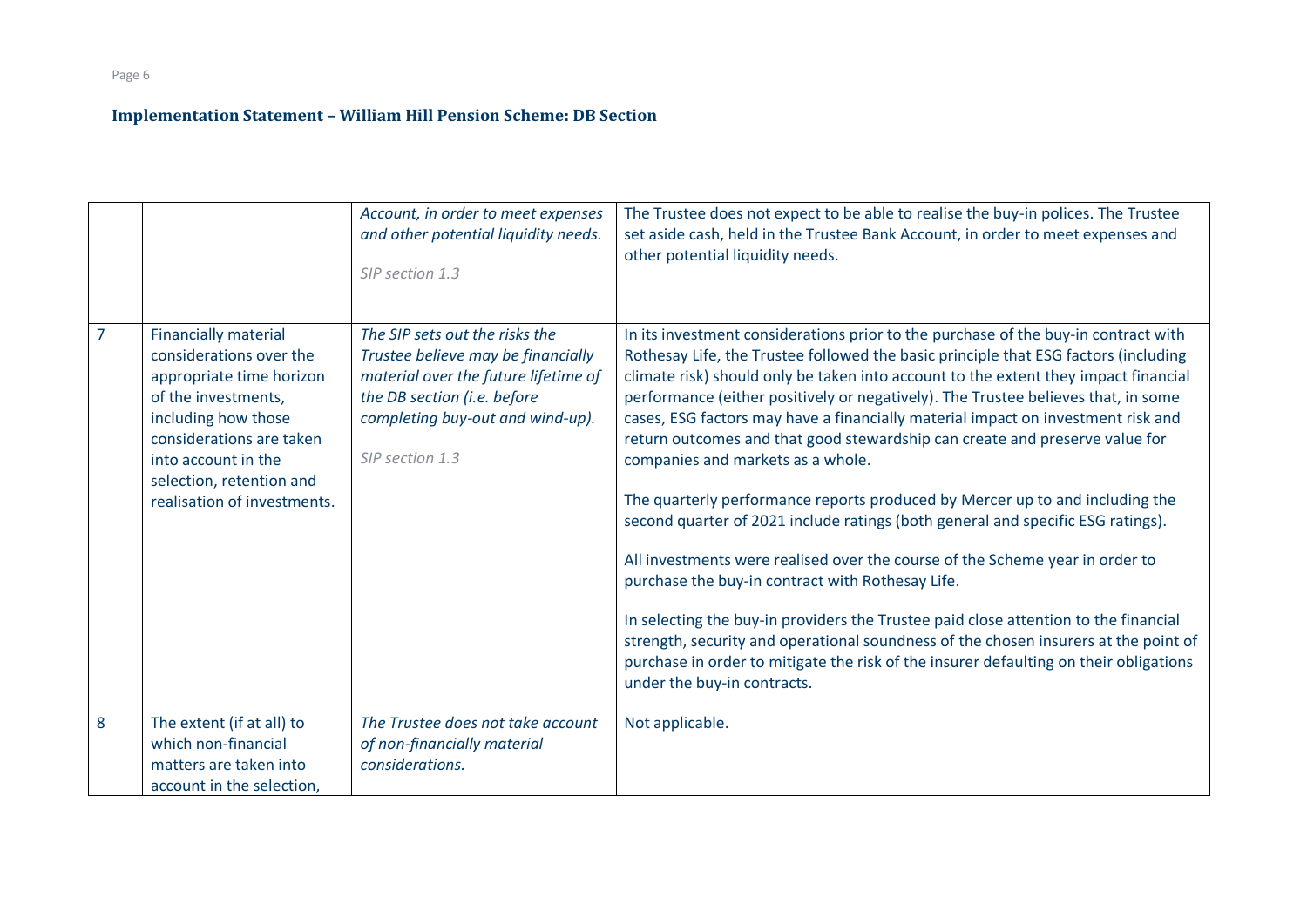|                | retention and realisation of<br>investments.                                                |                                                                                                                                                                                                                                                                                                                                                                                                                                              |                                                                                                                                                                                                                                                                                                                                                                                                                                                                                                                                                                                                                                                                                                                                                                                                                                                                                                                                                                                                                                                                                                                                                                                                                                                                                                                                                                                                                                                                                                                                                                                                                                                                     |
|----------------|---------------------------------------------------------------------------------------------|----------------------------------------------------------------------------------------------------------------------------------------------------------------------------------------------------------------------------------------------------------------------------------------------------------------------------------------------------------------------------------------------------------------------------------------------|---------------------------------------------------------------------------------------------------------------------------------------------------------------------------------------------------------------------------------------------------------------------------------------------------------------------------------------------------------------------------------------------------------------------------------------------------------------------------------------------------------------------------------------------------------------------------------------------------------------------------------------------------------------------------------------------------------------------------------------------------------------------------------------------------------------------------------------------------------------------------------------------------------------------------------------------------------------------------------------------------------------------------------------------------------------------------------------------------------------------------------------------------------------------------------------------------------------------------------------------------------------------------------------------------------------------------------------------------------------------------------------------------------------------------------------------------------------------------------------------------------------------------------------------------------------------------------------------------------------------------------------------------------------------|
| $\overline{9}$ | The exercise of the rights<br>(including voting rights)<br>attaching to the<br>investments. | The Trustee has given appointed<br>investment managers full<br>discretion in evaluating ESG<br>factors, including climate change<br>considerations, and exercising<br>voting rights and stewardship<br>obligations attached to the<br>investments, in accordance with<br>their own corporate governance<br>policies and current best practice,<br>including the UK Corporate<br>Governance Code and UK<br>Stewardship Code.<br>SIP section 6 | Before purchase of the buy-in contract with Rothesay Life, the Trustee delegated<br>its voting rights to the investment managers. In the Trustee's opinion, the<br>investment managers had appropriate knowledge and experience for exercising<br>voting rights.<br>The Trustee did not use the direct services of a proxy voter.<br>Given the nature of the Scheme's investments at the beginning of the Scheme<br>year, the extent to which the investment managers are required to exercise voting<br>rights on behalf of the Trustee is limited, the Trustee did not consider any<br>significant votes were cast by it, or on its behalf, over the Scheme Year.<br><b>CQS (MAC)</b> manage a portfolio predominantly comprising of fixed income<br>assets and hence the securities held do not typically have voting rights<br>attached to them and little voting takes place. CQS does not use proxy<br>voting advisers and will vote where it is proportionate and in the best<br>interests of the fund. CQS is aware of the importance of voting securities in<br>a timely manner and of giving due consideration to all proposed resolutions.<br>By exercising the right to vote, CQS seeks both to add value to on behalf of<br>clients and to protect the Fund's interests as shareholders. Prior to<br>exercising voting rights, CQS will consider the issues, meet management if<br>necessary, and vote accordingly.<br>M&G (MAC) manage a predominantly a fixed income fund which does not<br>contain any equity. The securities therefore typically do not have voting<br>rights attached to them and little voting takes place. The voting that does |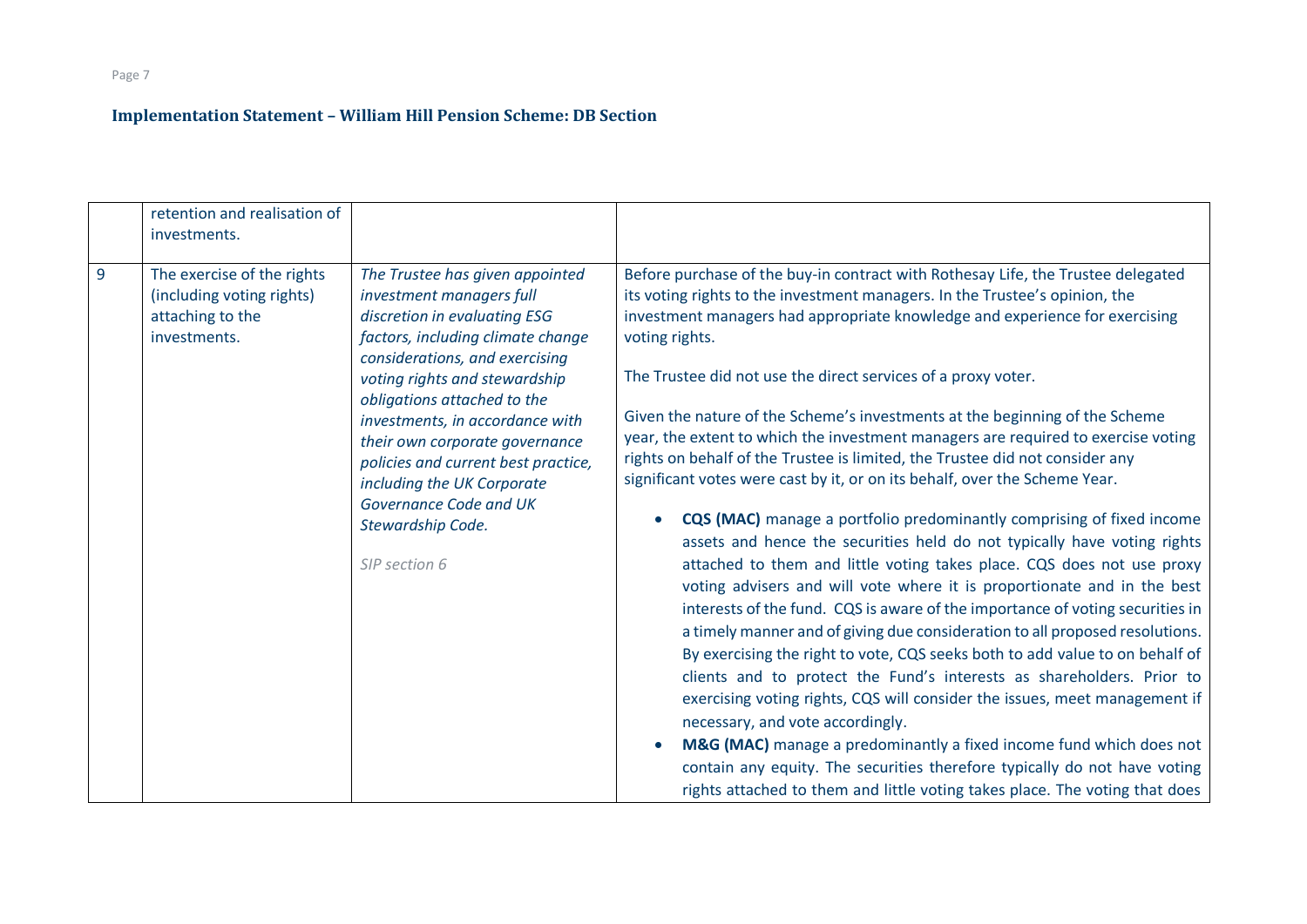|    |                                                                                                                                                                                                                                                 |                                                                                                                                                                                                                                                                                                             | take place may occasionally be done via a proxy provider (ISS and<br>Broadridge).<br>LGIM (Investment Grade Corporate Bonds) also does not generally have<br>voting rights attached to assets held given the nature of its holdings. LGIM<br>engaged with companies over the year on a wide range of different issues<br>including ESG factors. This included engaging with companies on climate<br>change to ensure that companies were making progress in this area and<br>better aligning themselves with the wider objectives on climate change in<br>the economy (i.e. those linked to the Paris agreement). |
|----|-------------------------------------------------------------------------------------------------------------------------------------------------------------------------------------------------------------------------------------------------|-------------------------------------------------------------------------------------------------------------------------------------------------------------------------------------------------------------------------------------------------------------------------------------------------------------|-------------------------------------------------------------------------------------------------------------------------------------------------------------------------------------------------------------------------------------------------------------------------------------------------------------------------------------------------------------------------------------------------------------------------------------------------------------------------------------------------------------------------------------------------------------------------------------------------------------------|
| 10 | Undertaking engagement<br>activities in respect of the<br>investments (including the<br>methods by which, and the<br>circumstances under<br>which, the Trustee would<br>monitor and engage with<br>relevant persons about<br>relevant matters). | The Trustee considers how ESG,<br>climate change and stewardship is<br>integrated within investment<br>processes in appointing new<br>investment managers and<br>monitoring existing investment<br>managers. This includes the<br>investment managers' policy on<br>voting and engagement.<br>SIP section 6 | As the Scheme invested solely in pooled funds until the purchase of the Rothesay<br>Life buy-in contract, the Trustee relied on their investment managers to engage<br>with the investee companies on their behalf.<br>Investment managers were expected to provide reporting on a regular basis, at<br>least annually, including stewardship monitoring results.                                                                                                                                                                                                                                                 |
| 11 | How the arrangement with<br>the asset manager<br>incentivises the asset<br>manager to align its<br>investment strategy and<br>decisions with the                                                                                                | Investment managers are<br>appointed based on their<br>capabilities and, therefore, their<br>perceived likelihood of achieving<br>the expected return and risk<br>characteristics required for the                                                                                                          | Over the period the Trustee believes that the appointments with its investment<br>managers were consistent with its long-term objectives. In order to purchase the<br>buy-in contract with Rothesay Life, the investment manager appointments were<br>terminated and it was deemed that they had fulfilled their role to enable the<br>Scheme to insure the full liabilities.                                                                                                                                                                                                                                     |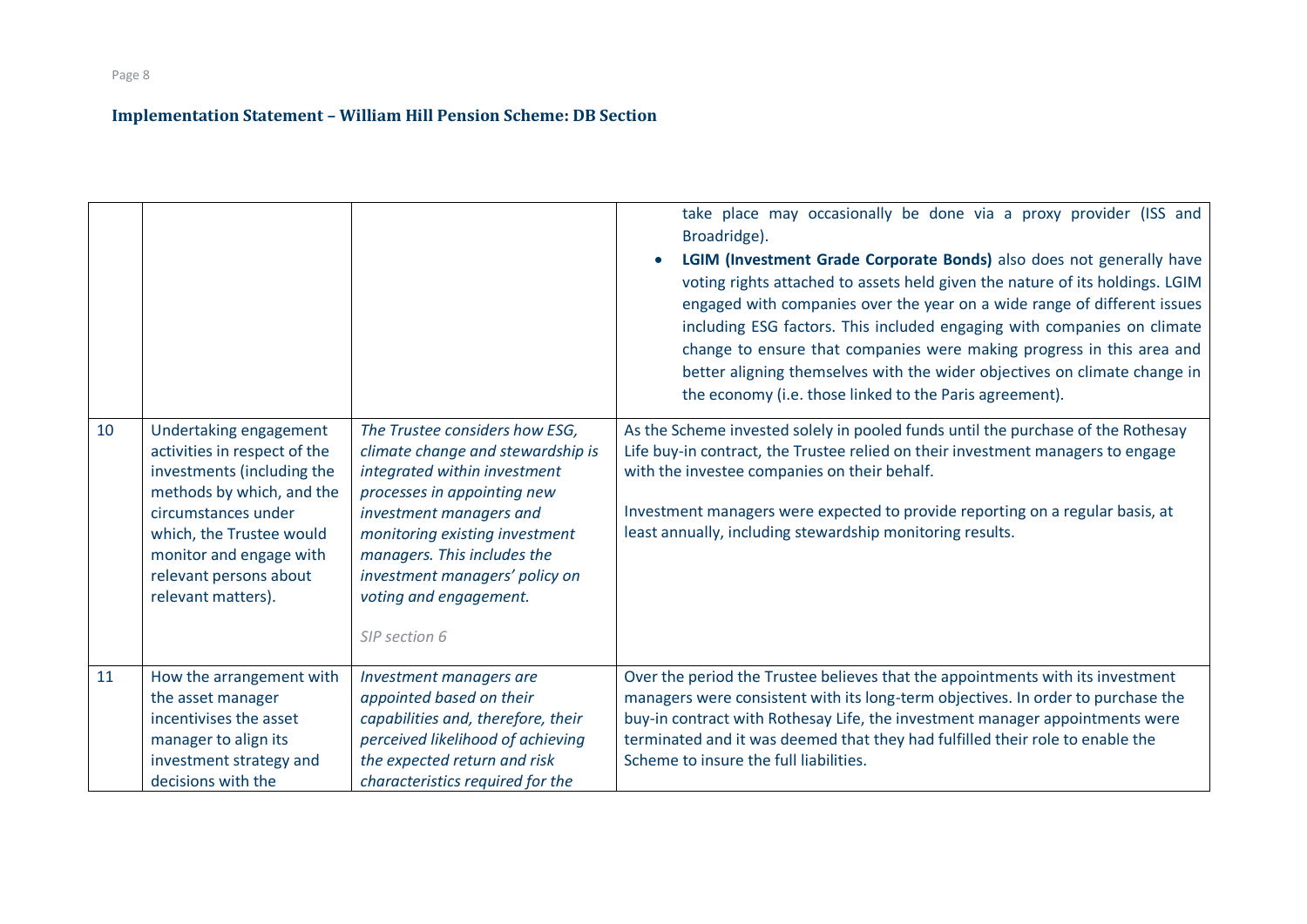|    | Trustee's policies required<br>under sub-paragraph (b) of<br>Regulation 2(3) of the<br><b>Occupational Pension</b><br><b>Schemes (Investment)</b><br><b>Regulations 2005</b><br>[concerning the matters<br>described in rows 2-8 of<br>this Statement]                                                                                           | asset class or classes they are<br>selected to manage.<br>SIP section 7.1                                                                                                                                                                                                                                                                                                               |                                                                                                                                                                                                                                                                                                                                                                                             |
|----|--------------------------------------------------------------------------------------------------------------------------------------------------------------------------------------------------------------------------------------------------------------------------------------------------------------------------------------------------|-----------------------------------------------------------------------------------------------------------------------------------------------------------------------------------------------------------------------------------------------------------------------------------------------------------------------------------------------------------------------------------------|---------------------------------------------------------------------------------------------------------------------------------------------------------------------------------------------------------------------------------------------------------------------------------------------------------------------------------------------------------------------------------------------|
| 12 | How the arrangement<br>incentivises the asset<br>manager to make decisions<br>based on assessments<br>about medium to long-<br>term financial and non-<br>financial performance of an<br>issuer of debt or equity and<br>to engage with issuers of<br>debt or equity in order to<br>improve their performance<br>in the medium to long-<br>term. | The Trustee's focus is on long term<br>performance but, as noted above,<br>may review a manager's<br>appointment if:<br>There are sustained periods of<br>$\bullet$<br>underperformance;<br>There is a change in the<br>$\bullet$<br>portfolio manager or portfolio<br>management team;<br>There is a change in the<br>$\bullet$<br>underlying objectives of the<br>investment manager; | Historically, the Trustee reviewed the performance of each manager with a long-<br>term perspective and was content that the investment managers maintained a<br>long-term perspective when managing the underlying investments. The Trustee<br>reviewed, and terminated, the investment manager appointments over the year in<br>order to purchase the buy-in contract with Rothesay Life. |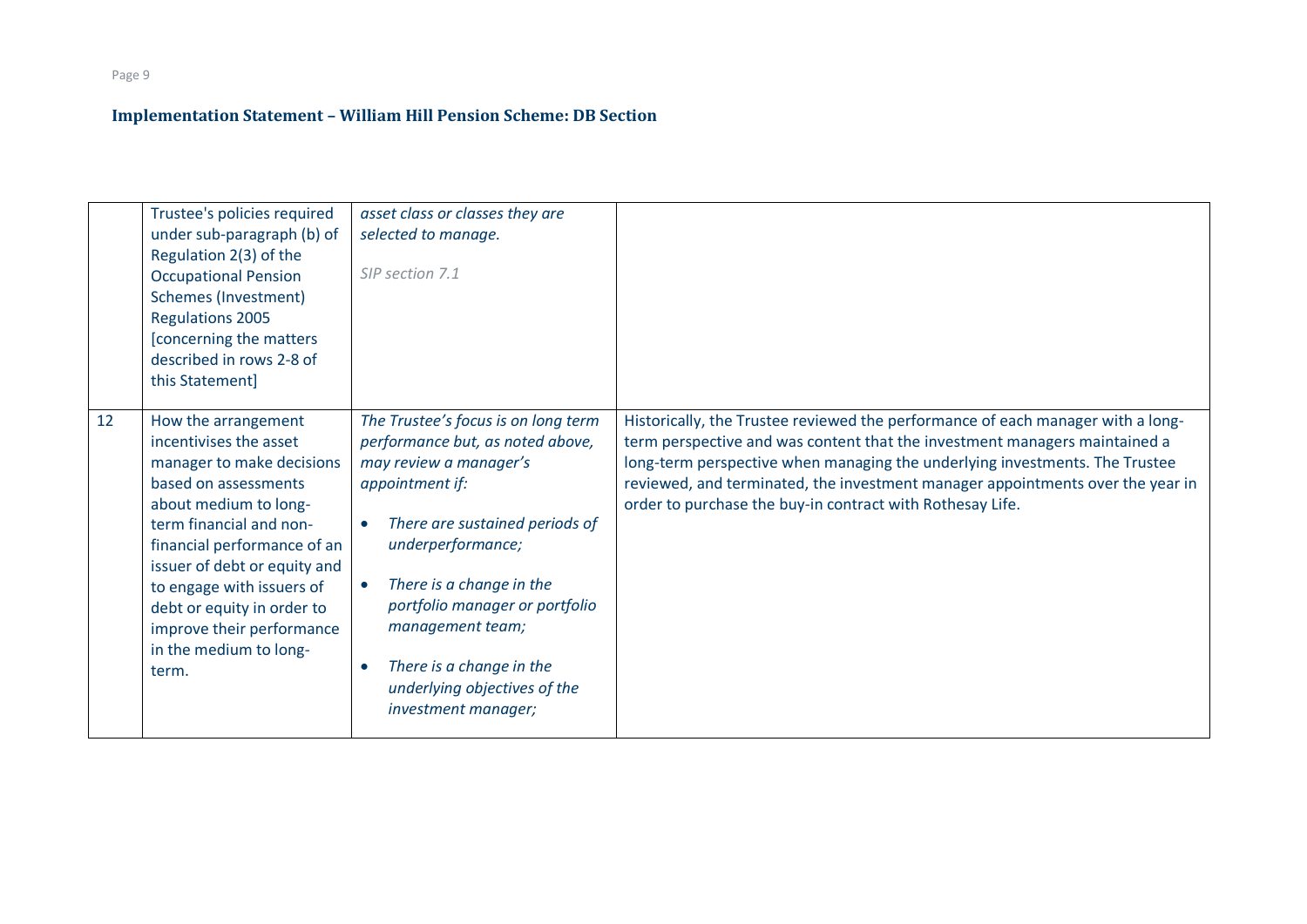|    |                                                                                                                                                                                                                                                                                                                                                                                                                                             | There is a significant change to<br>$\bullet$<br>the investment consultant's<br>rating of the manager.<br>SIP section 7.2                                                                                                                                                                                              |                                                                                                                                                                                                                                                                                                                                                                                                                                                                    |
|----|---------------------------------------------------------------------------------------------------------------------------------------------------------------------------------------------------------------------------------------------------------------------------------------------------------------------------------------------------------------------------------------------------------------------------------------------|------------------------------------------------------------------------------------------------------------------------------------------------------------------------------------------------------------------------------------------------------------------------------------------------------------------------|--------------------------------------------------------------------------------------------------------------------------------------------------------------------------------------------------------------------------------------------------------------------------------------------------------------------------------------------------------------------------------------------------------------------------------------------------------------------|
| 13 | How the method (and time<br>horizon) of the evaluation<br>of the asset manager's<br>performance and the<br>remuneration for asset<br>management services are<br>in line with the Trustee's<br>policies required under<br>sub-paragraph (b) of<br>Regulation 2(3) of the<br><b>Occupational Pension</b><br><b>Schemes (Investment)</b><br><b>Regulations 2005</b><br>[concerning the matters<br>described in rows 2-8 of<br>this Statement]. | The Trustee is a long-term investor<br>and is not looking to change the<br>investment arrangements on a<br>frequent basis.<br>SIP section 7.4<br>The Trustee receives investment<br>manager performance reports on a<br>quarterly basis, which present<br>performance over a variety of<br>periods.<br>SIP section 7.2 | The Trustee considered a 3-year performance metric as part of its review of the<br>quarterly performance reports for each of the pooled funds in which the Scheme<br>invests. In cases where the pooled funds had not been held for 3 years,<br>performance since inception was provided.<br>The investment managers were remunerated by way of a fee calculated as a<br>percentage of assets under management and did not have short term performance<br>targets. |
| 14 | How the Trustee monitors<br>portfolio turnover costs<br>incurred by the asset<br>manager, and how they<br>define and monitor                                                                                                                                                                                                                                                                                                                | The Trustee does not analyse<br>portfolio turnover costs in detail.<br>SIP section 7.3                                                                                                                                                                                                                                 | The Trustee did not monitor portfolio turnover costs in any detail, although it<br>assessed quarterly performance results for CQS and M&G on a 'net of fees' basis,<br>i.e. accounting for turnover costs as part of its overall assessment of performance.                                                                                                                                                                                                        |